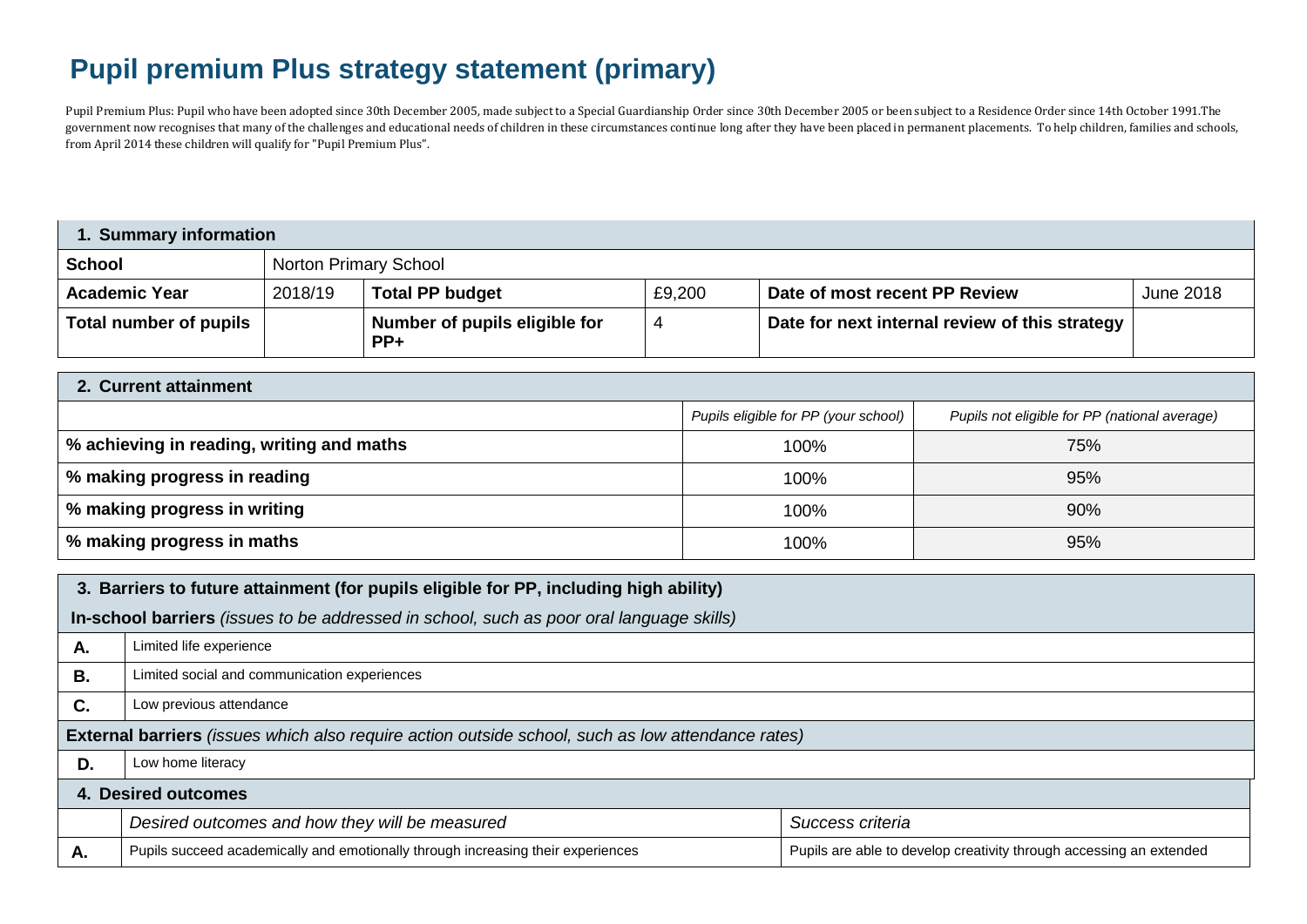|    |                                                                                                                    | curriculum                                                                       |
|----|--------------------------------------------------------------------------------------------------------------------|----------------------------------------------------------------------------------|
|    | Pupils are increasingly resilient and have the confidence to work successfully in teams/groups with their<br>peers | Pupils can speak and listen effectively to solve problems with their peers       |
| v. | Good progress through targeted catch up activities                                                                 | 100% reach at least ARE<br>25% reach greater depth in Maths, Reading and Writing |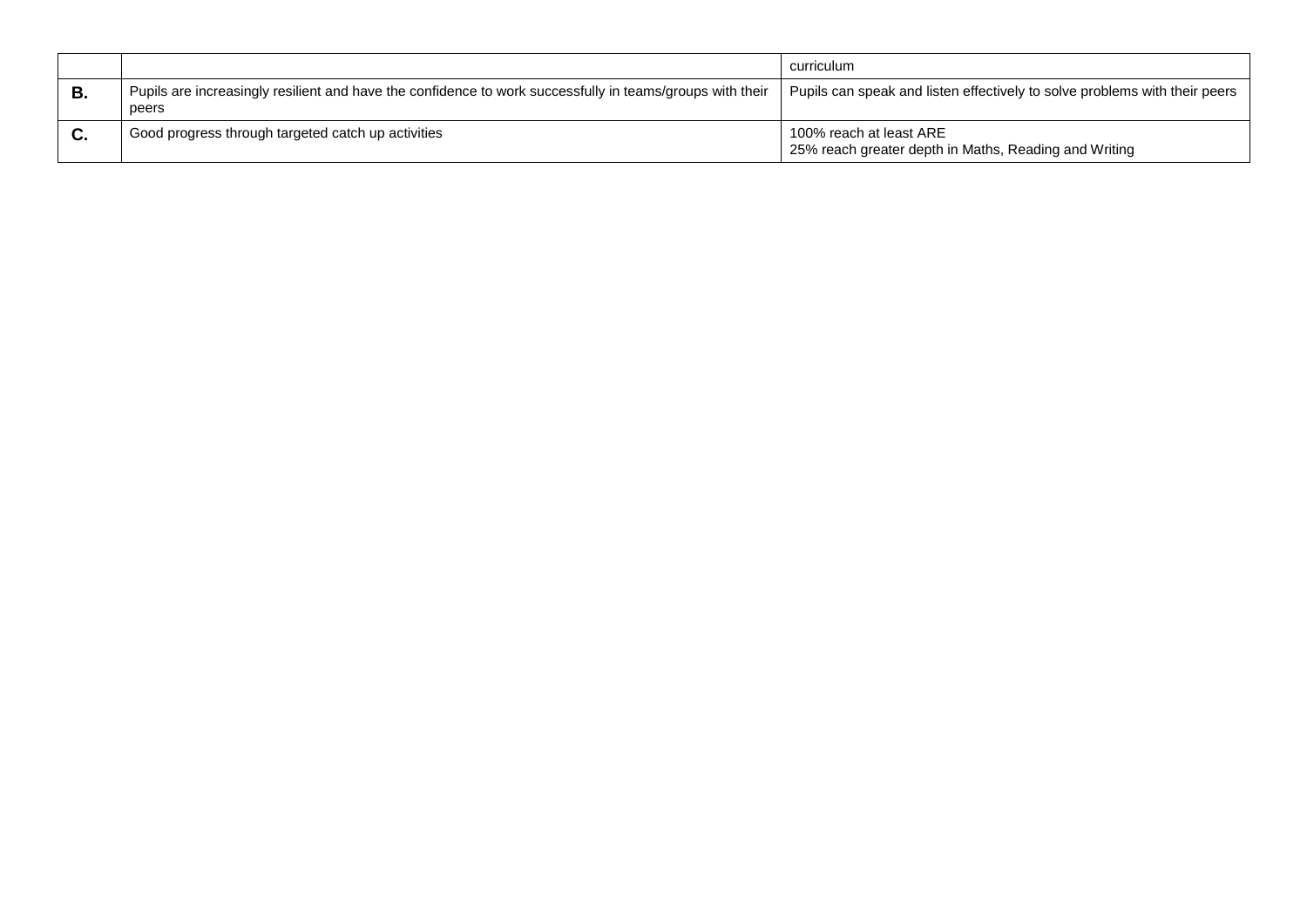| 5. Planned expenditure                                                                                                                                                                      |                                                               |                                                        |                                                   |                   |                                            |
|---------------------------------------------------------------------------------------------------------------------------------------------------------------------------------------------|---------------------------------------------------------------|--------------------------------------------------------|---------------------------------------------------|-------------------|--------------------------------------------|
| Academic year                                                                                                                                                                               |                                                               |                                                        |                                                   |                   |                                            |
| The three headings below enable schools to demonstrate how they are using the pupil premium to improve classroom pedagogy, provide targeted<br>support and support whole school strategies. |                                                               |                                                        |                                                   |                   |                                            |
| i. Quality of teaching for all                                                                                                                                                              |                                                               |                                                        |                                                   |                   |                                            |
| <b>Desired outcome</b>                                                                                                                                                                      | <b>Chosen action</b><br>/ approach                            | What is the evidence and<br>rationale for this choice? | How will you ensure<br>it is implemented<br>well? | <b>Staff lead</b> | When will you<br>review<br>implementation? |
| Pupils succeed academically and<br>emotionally through increasing their<br>experiences                                                                                                      | Music lessons<br>£300                                         | Discussion with parents/ carers and<br>child           | Monitor pupil perception<br>and outcomes          | JJ                | termly                                     |
| Pupils succeed academically and<br>emotionally through being guided through<br>new experiences                                                                                              | 1:1 support<br>£2500                                          | Need for pre teaching and social stories               | Monitor pupil progress                            | JJ                | termly                                     |
| <b>Total budgeted cost</b>                                                                                                                                                                  |                                                               |                                                        |                                                   |                   | £2,800                                     |
| ii. Targeted support                                                                                                                                                                        |                                                               |                                                        |                                                   |                   |                                            |
| <b>Desired outcome</b>                                                                                                                                                                      | <b>Chosen</b><br>action/approac<br>h.                         | What is the evidence and<br>rationale for this choice? | How will you ensure<br>it is implemented<br>well? | <b>Staff lead</b> | When will you<br>review<br>implementation? |
| Pupils are increasingly resilient and have the<br>confidence to work successfully in<br>teams/groups with their peers                                                                       | Behaviour support<br>(E135)<br><b>ELSA</b> training<br>(E500) | Need for external support                              | Link to My assessments<br>and EHCP                | JJ                | June 2017                                  |
| Pupils are increasingly resilient and have the<br>confidence to work successfully in<br>teams/groups with their peers                                                                       | Residential £500<br>Playground<br>resources                   | Discussion with parents/ carers and<br>child           | Link to My assessments<br>and My plans            | JJ                | June 2018                                  |
| Increased self- expression and confidence                                                                                                                                                   | Horse riding<br>(E400)                                        | Discussion with parents/ carers and<br>child           | Link to My assessments<br>and My plans            | JJ                | June 2018                                  |
| Total budgeted cost                                                                                                                                                                         |                                                               |                                                        |                                                   | £1435             |                                            |
| iii. Other approaches                                                                                                                                                                       |                                                               |                                                        |                                                   |                   |                                            |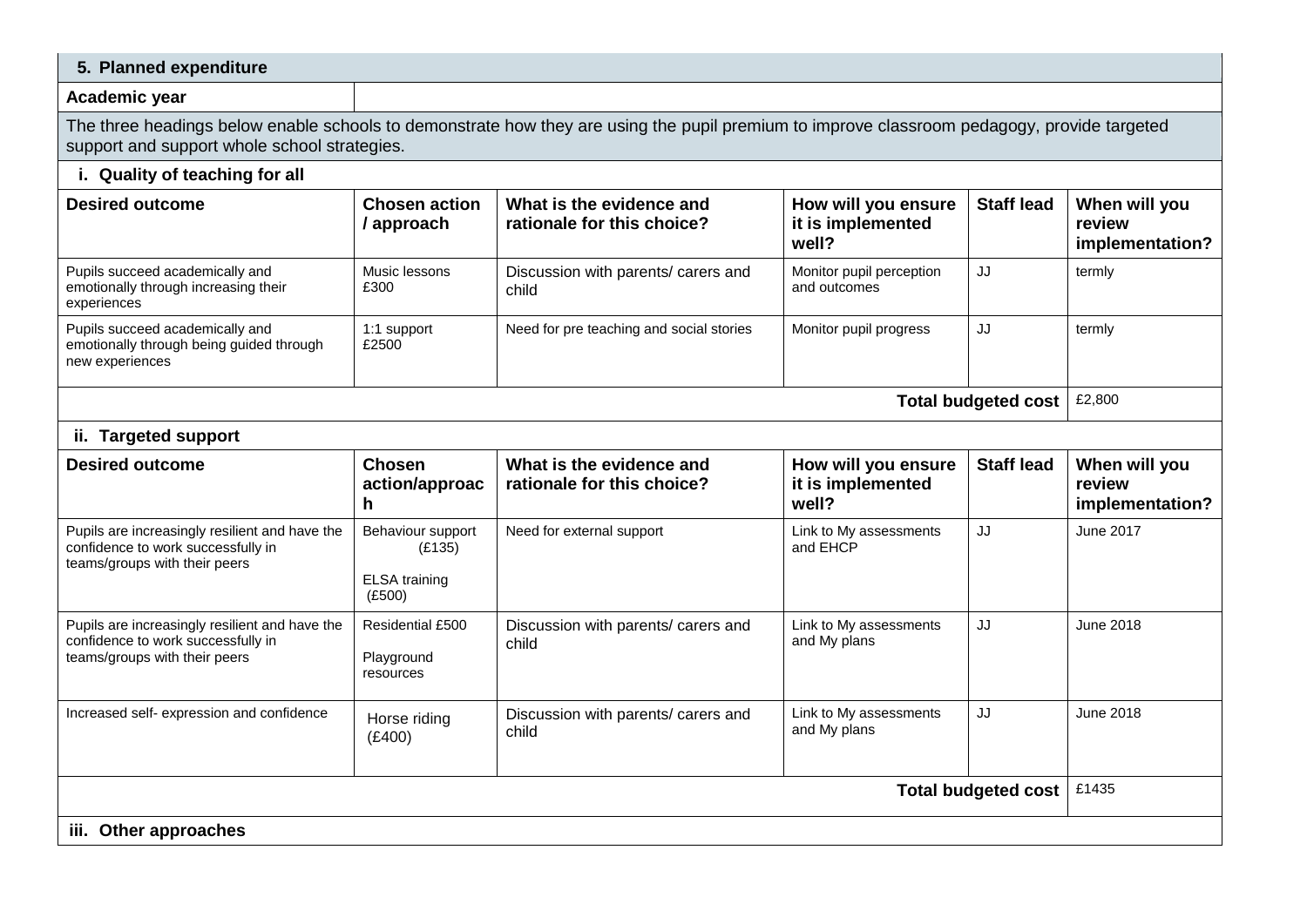| <b>Desired outcome</b>                                | <b>Chosen</b><br>action/approac<br>h.                                                                                                          | What is the evidence and<br>rationale for this choice? | How will you ensure<br>it is implemented<br>well?                                                                      | <b>Staff lead</b> | When will you<br>review<br>implementation? |
|-------------------------------------------------------|------------------------------------------------------------------------------------------------------------------------------------------------|--------------------------------------------------------|------------------------------------------------------------------------------------------------------------------------|-------------------|--------------------------------------------|
| Good progress through targeted catch up<br>activities | Catch up maths<br>(£800 training and<br>resources)<br>1:1 tuition<br>(E2000)<br>Visit to book shop to<br>purchase books for<br>school (£10000) | Assessment of pupil need                               | Monitor pupil progress<br>before and after<br>interventions<br>Monitor attitude to reading<br>and comprehension skills | JJ                | termly                                     |
| Total budgeted cost                                   |                                                                                                                                                |                                                        |                                                                                                                        |                   | £3800                                      |